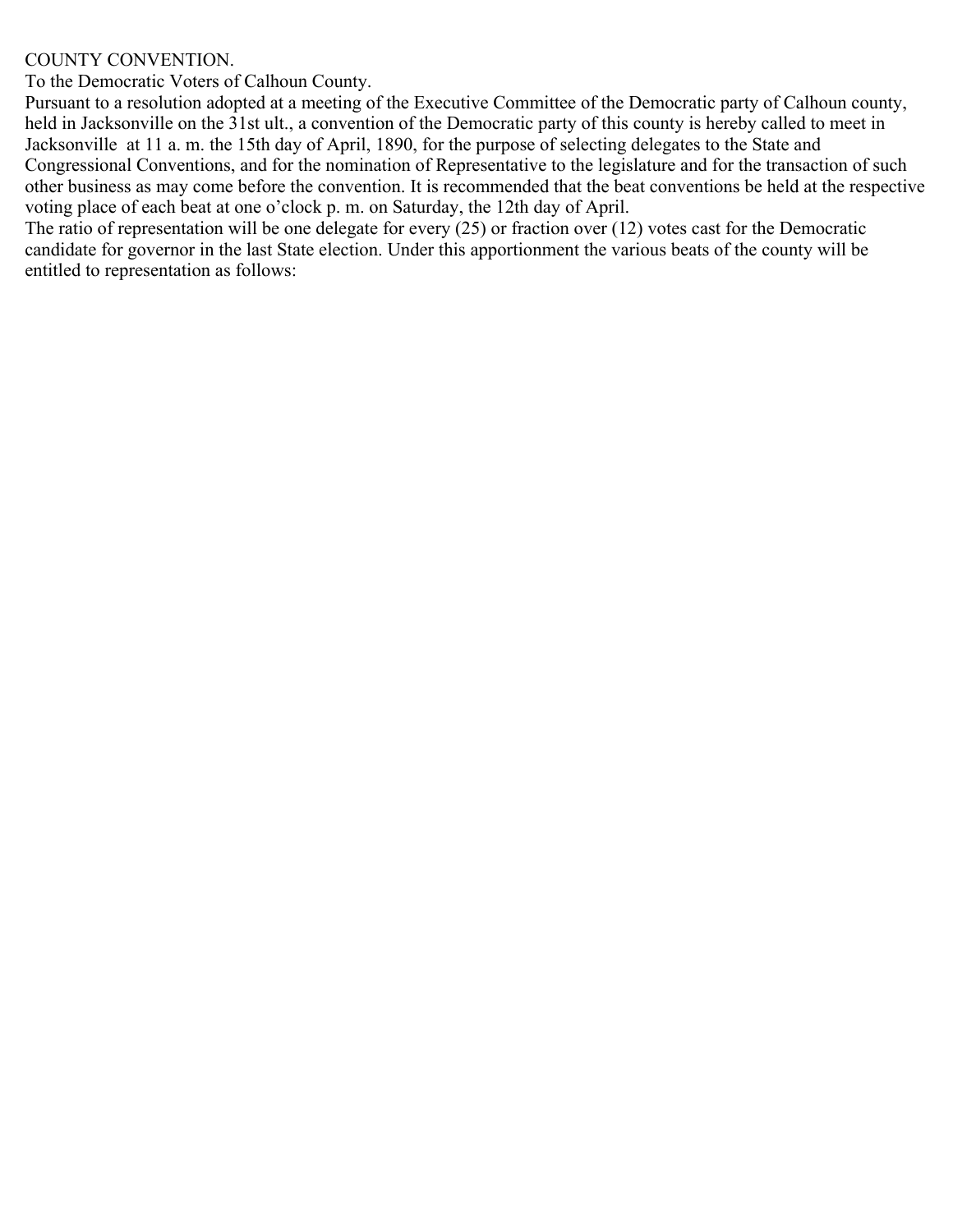LEGHORN ABSTRACT FROM GEO. D. BARNARD & CO. ST. LOUIS

Whereas we are assembled in convention in obedience to a call of the Executive Committee of the Democratic Party of the County of Calhoun, and published in the various newspapers as follows-

County Convention.

To the Democratic Voters of Calhoun County.

Pursuant to a resolution adopted at a meeting of the Executive Committee

of the Democratic party of Calhoun County, held in Jacksonville on the 31st ult., a convention of the democratic party of this county is hereby called to meet in Jacksonville

and whereas, being so assembled, it is neat and proper that we should declare our fealty to the organization and unswerving devotion to the principles of the party which has long subserved the best intents of all classes of people. Therefore be it Resolved,

That whatever action shall be taken by this convention shall be as Democrats looking alone to the supremacy of the time honored democratic

party and the triumphs of its principles.

Resolved 2. That it is the duty of democrats everywhere to "lock shields" and stand together, putting their faces and condemnation against every movement political